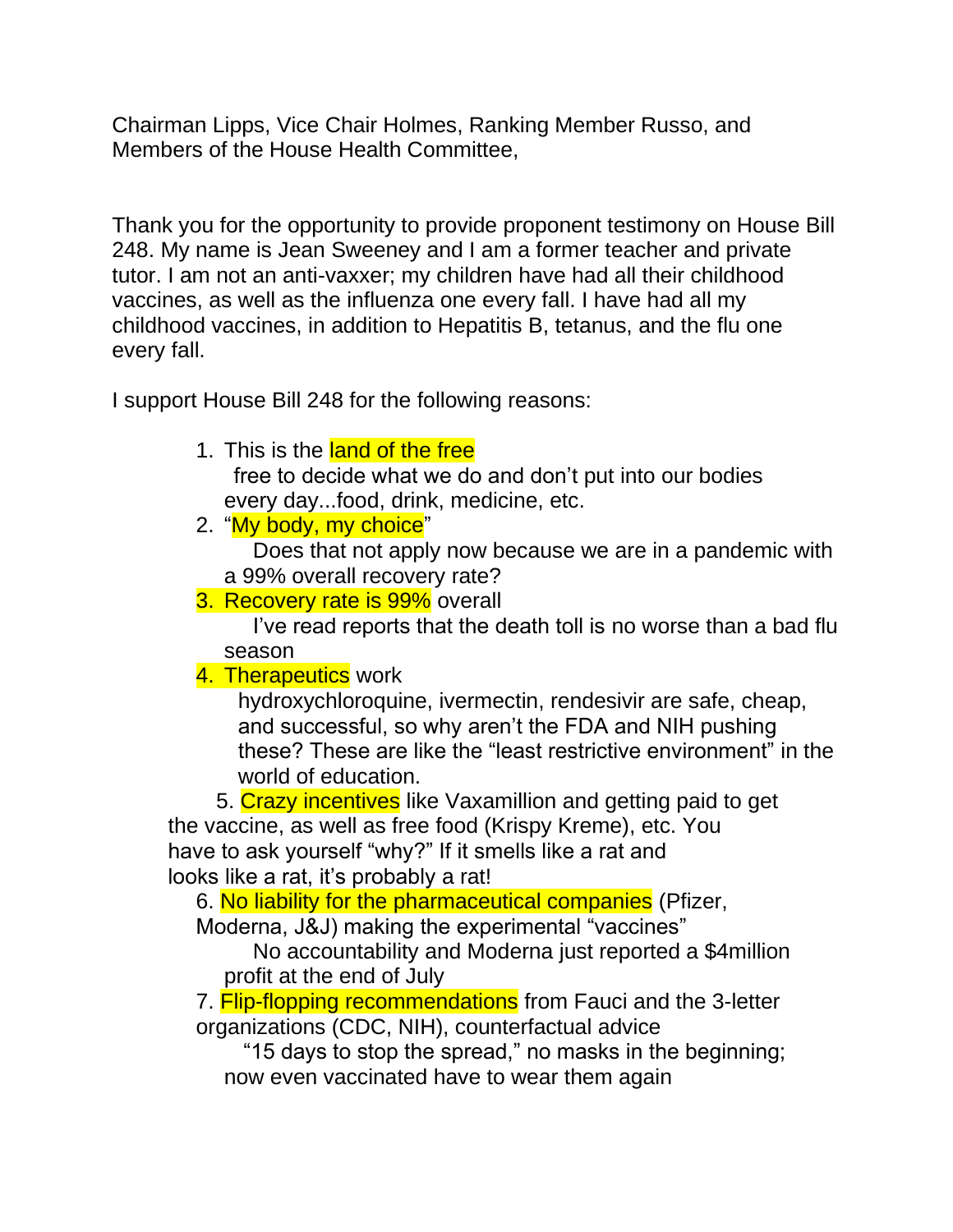8. Unprecedented number of **physicians are speaking out** against this vaccine...hasn't happened before Dr. Simone Gold, Dr. Dan Stock (see below Instagram link),

Dr. Byram Bridle (Canada), countless others

- 9. Media "factchecks as false" all posts about this vaccine If you ask questions about it, you're blacklisted
- 10. **Emergency Use Authorization**, not a vaccine Even if the FDA approves it soon (again, another 3-letter agency), there are no long-term studies on it to garner back the trust that's already been compromised
- 11. mRna vaccine...plenty of problems There has never been an mRna vaccine approved by the FDA before because it creates something called "antibody mediated viral enhancement." Isn't it interesting that this virus is spiking again in the summer? Very unusual.
- 12. Nuremberg Code

physicians are to give professional advice, not force their opinions on patients and patients have the RIGHT to refuse

Please visit the following links for more information. Also, if you're not using DuckDuckGo as your browser, you are being censored and you don't even know it. Put it on one device, leave another with Google as your browser, then look up the same subject on each and see what links pop up on each device. You will be flabbergasted at the difference.

[https://www.instagram.com/tv/CSVsKdBjeYc/?utm\\_medium=copy\\_link](https://www.instagram.com/tv/CSVsKdBjeYc/?utm_medium=copy_link)

<http://www.cirp.org/library/ethics/nuremberg/>

[https://fos-sa.org/2021/07/29/pfizer-whistleblower-karen-kingston-vaccine-i](https://fos-sa.org/2021/07/29/pfizer-whistleblower-karen-kingston-vaccine-ingredients/) [ngredients/](https://fos-sa.org/2021/07/29/pfizer-whistleblower-karen-kingston-vaccine-ingredients/)

[https://www.openvaers.com/images/files/FridayOpenVAERSAlert07-30-21.](https://www.openvaers.com/images/files/FridayOpenVAERSAlert07-30-21.pdf) [pdf](https://www.openvaers.com/images/files/FridayOpenVAERSAlert07-30-21.pdf)

Thank you once again for this opportunity to provide testimony on the need for and urgency of House Bill 248. Please vote YES on HB248.